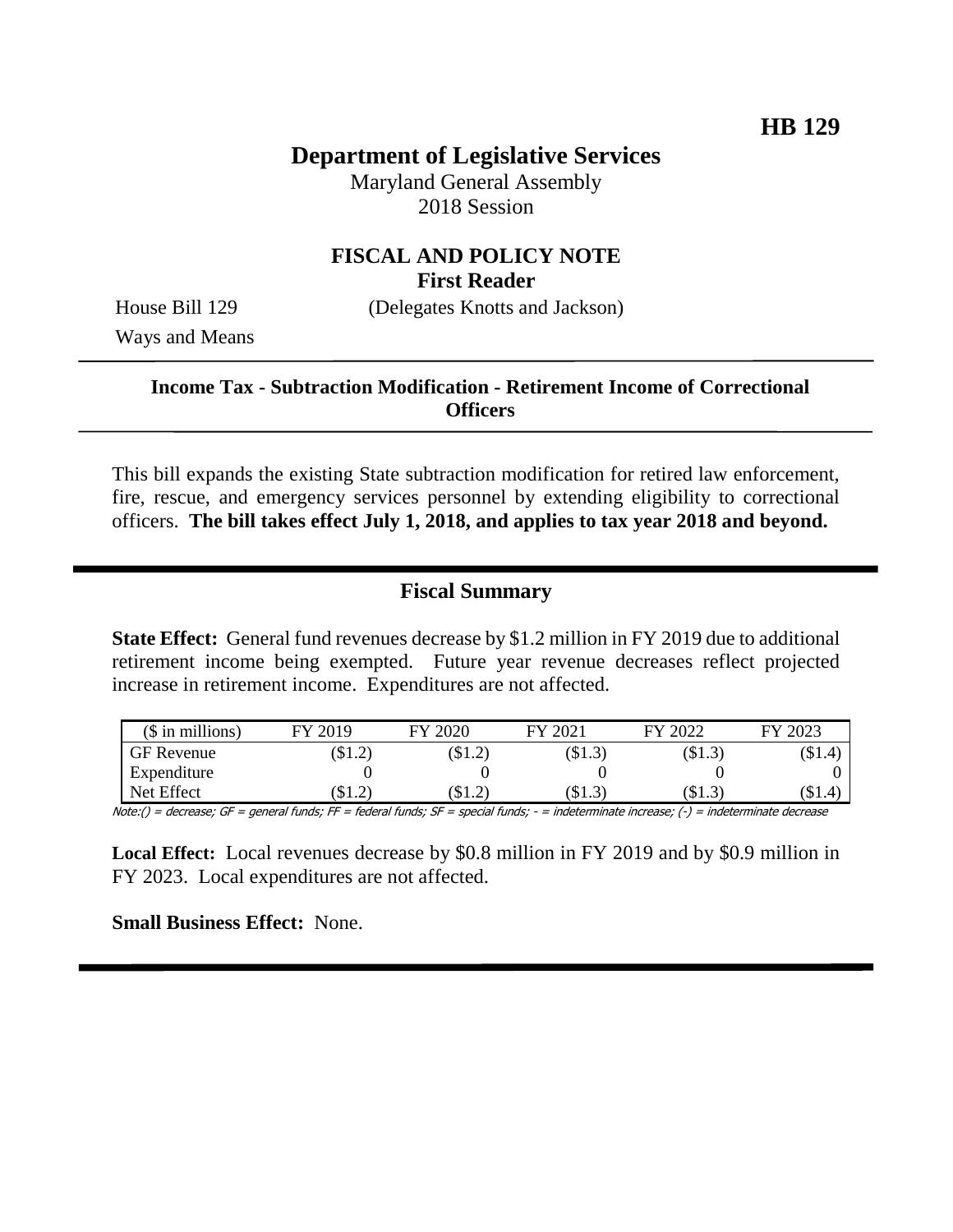# **Analysis**

## **Current Law:**

### *State Pension Exclusion – All Eligible Individuals*

Maryland law provides a pension exclusion (in the form of a subtraction modification) for individuals who are at least 65 years old or who are totally disabled. Under this subtraction modification, up to a specified maximum amount of taxable pension income (\$29,900 for 2017) may be exempt from tax. The maximum exclusion allowed is indexed to the maximum annual benefit payable under the Social Security Act and is reduced by the amount of any Social Security payments received (Social Security offset).

The Social Security offset is the reduction in the maximum pension exclusion allowed under current law for an individual. The Social Security offset was established at the same time as the pension exclusion. Given that Social Security benefits are exempt from Maryland income tax even though benefits are partially taxable for federal purposes, the offset works to equalize the tax treatment of individuals who receive their retirement benefits from different sources by reducing the amount of the allowable exclusion by the amount of any Social Security benefits received.

One significant feature of the current pension exclusion is that it is limited to income received from an employee retirement system. Eligible employee retirement systems are retirement plans established and maintained by an employer for the benefit of its employees and qualified under Sections 401(a), 403, or 457(b) of the Internal Revenue Code. These include defined benefit and defined contribution pension plans, 401(k) plans, 403(b) plans, and 457(b) plans. However, individual retirement arrangements, Keogh plans, and simplified employee pension plans are not considered employee retirement systems.

#### *Law Enforcement Officer and Fire, Rescue, and Emergency Services Personnel*

Retired law enforcement officers and fire, rescue, or emergency services personnel who are age 65 or older or are totally disabled qualify and claim the State pension exclusion in the same manner as other eligible retirees as described above.

Chapters 153 and 154 of 2017 established a pension exclusion for retired law enforcement officers or fire, rescue, or emergency services personnel. Retirement income qualifies for the State pension exclusion if the individual is between the ages of 55 and 64 and the retirement income is attributable to employment as a law enforcement officer or as a fire, rescue, or emergency services personnel of the United States, the State, or a local jurisdiction. Emergency services personnel includes emergency medical technicians and paramedics. The maximum exclusion in the tax year is limited to \$15,000.

HB 129/ Page 2